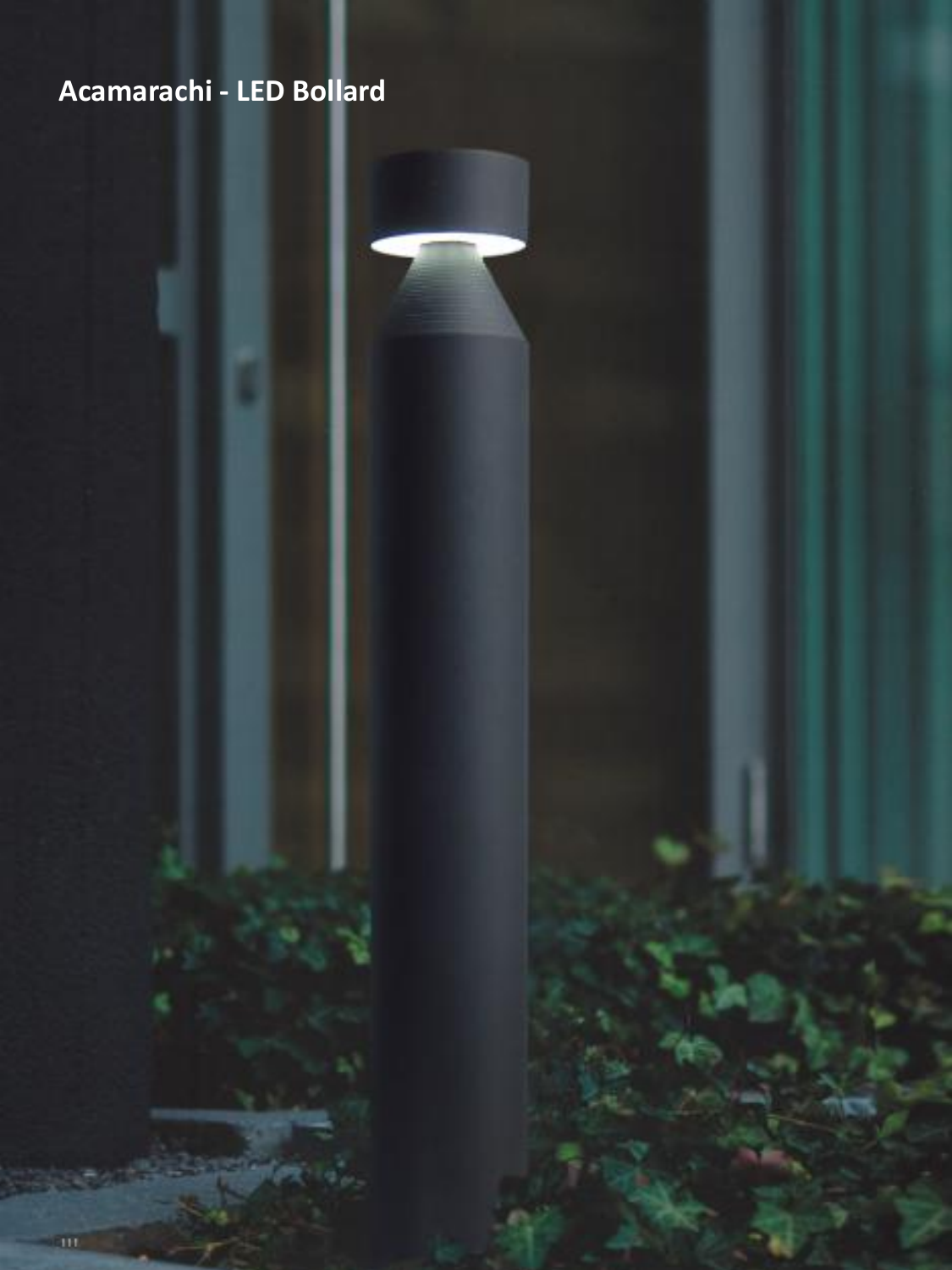www.arklighting.co











# **A selection of accessories means Versatile Style**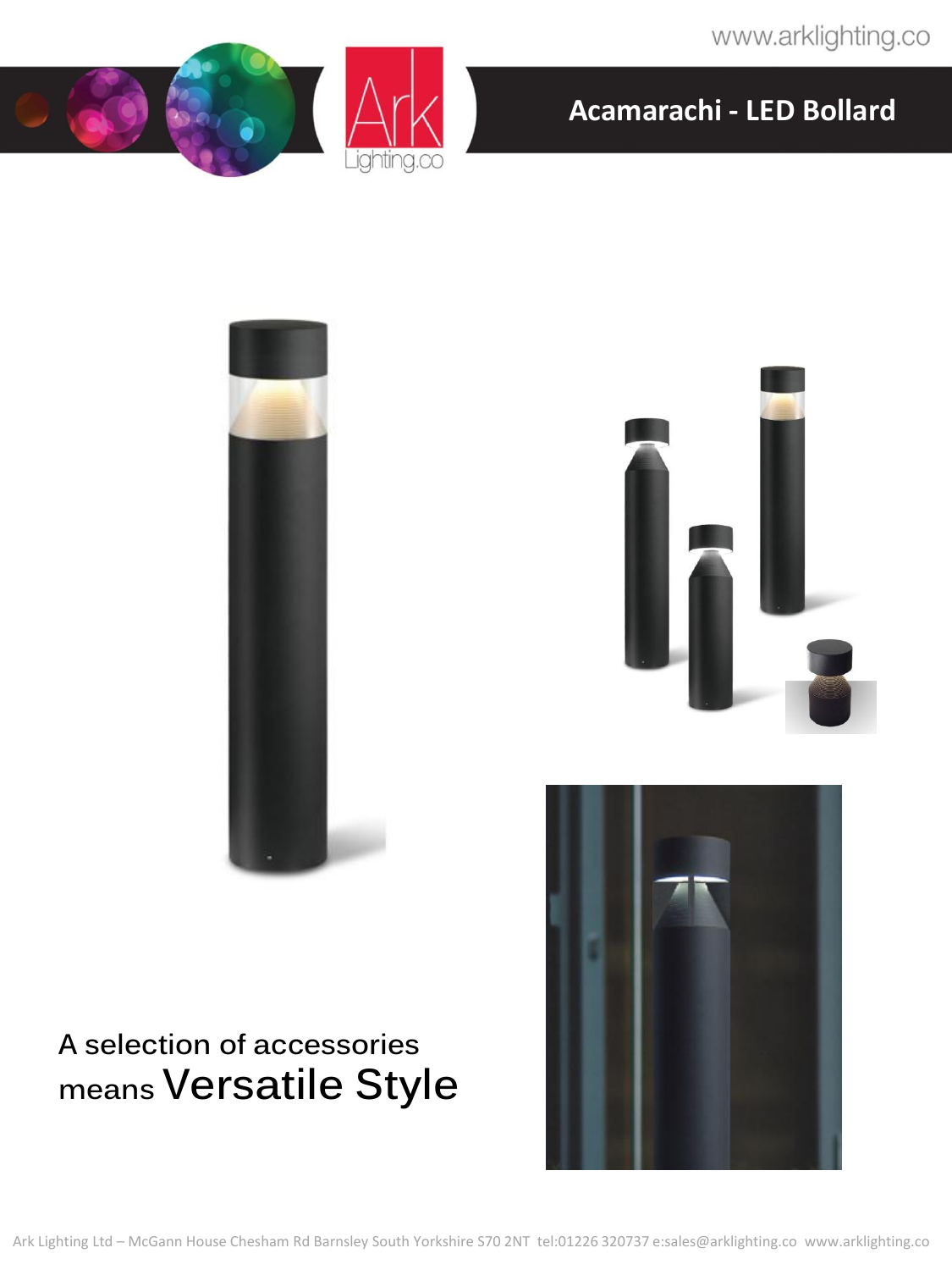LED CREE 9×1W 100V-240V 630lm<br>3000K / 4200K

 $\blacksquare$  CE

 $\frac{1}{10}$ 

Midi









#### Dimensions





 $\triangle$ 

 $rac{IP}{65}$ 

Accessories: Decorative Fins or PC cover

**Product Family Name:** Acamarachi Midi Bollard **Input Voltage:** 100v to 240v **Product Family Code:** ALB.MIDI.9.>Size<.>finish<.>Cover< **Input Frequency:** 50-60Hz<br>**LED Brand:** Cree XB-D **Control Signal:** N/A **LED Brand:** Cree XB-D **Control Signal:** N/A **LED Colour Temp:** 3000k, 4000K, 5000k **CRI:** >70 **Chassis Material:** Die-cast aluminium **Chassis Colour:** Black or Silver **Power Supply:** Integrated **Cover Supply:** Integrated **Optical Cover/lens material:** PC **Optical Type:** diffused **Mechanical Accessories:** Anchor bolts (Optional) **Optical Distribution:** symmetrical **Weight (Kg):** 2.2, 2.8 **Optical Cover/Lens:** PC **Height (mm):** 220,500, 800, **Dimmable:** N/A **N/A System Power:** 9w **Photocell:** N/A **Luminous flux:** 700lm **Power Cable:** N/A **LED Luminaire efficacy:** 78Lm/w **IP Rating:** IP65 **Mounting:** Thegral base plate **Integral base plate Note that Morking Temp:** The 3to +50°C **Aiming Angles:** N/A **Lifetime:** >50,000hrs

Ark Lighting Ltd – McGann House Chesham Rd Barnsley South Yorkshire S70 2NT tel:01226 320737 e:sales@arklighting.co www.arklighting.co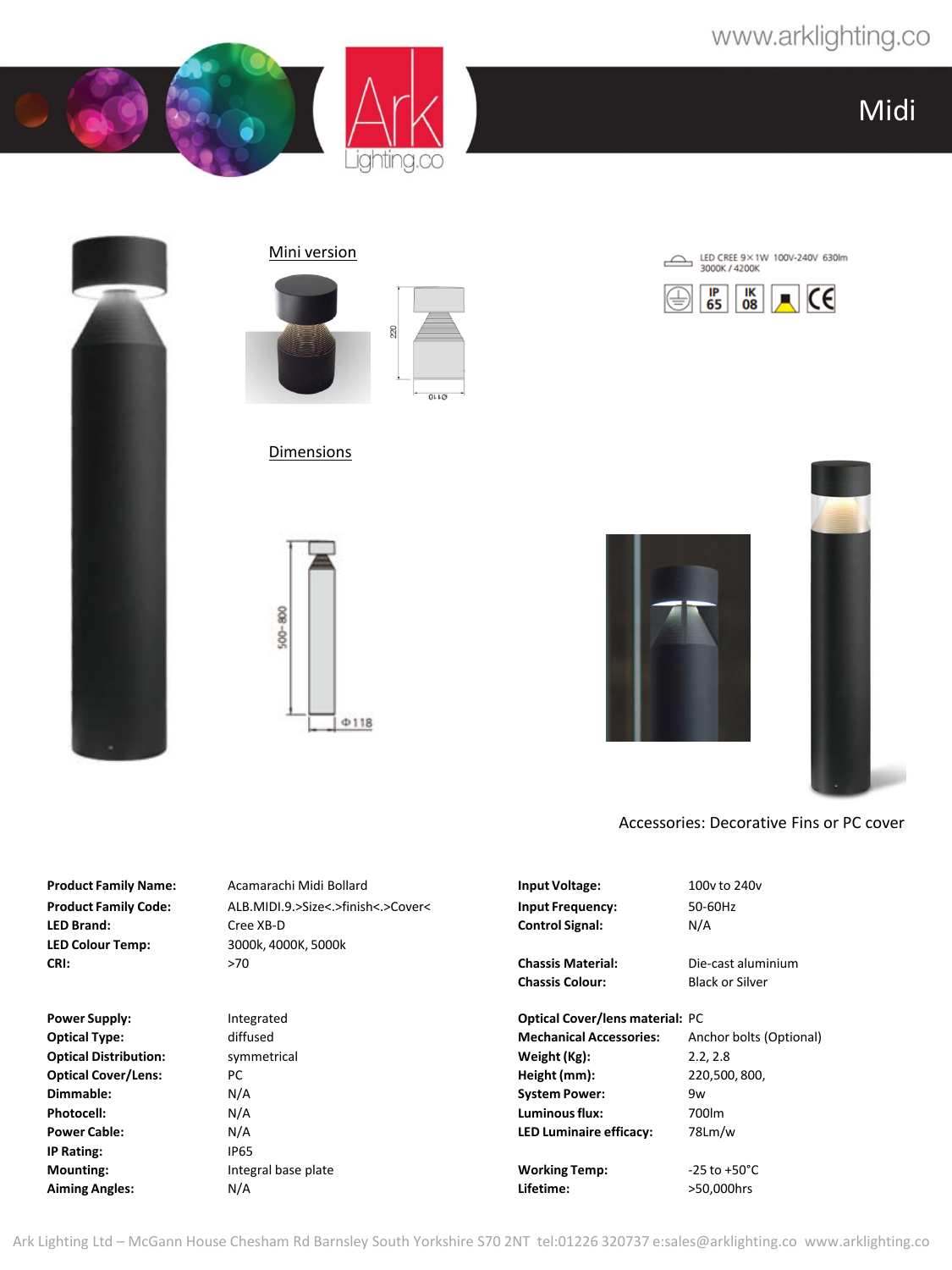



Maxi



**LED Colour Temp:** 3000k, 4000K, 5000k **CRI:** >70 **Chassis Material:** Die-cast aluminium

**Power Supply:** Integrated **Cover Supply:** Integrated **Optical Cover/lens material:** PC **Optical Distribution:** symmetrical **Weight (Kg):** 5.1, 6 **Optical Cover/Lens:** PC **Height (mm):** 300, 800, 1000 **Dimmable:** N/A **System Power:** 12w **Photocell:** N/A **Luminous flux:** 900lm **IP Rating:** IP65

**Product Family Name:** Acamarachi Maxi Bollard **Input Voltage:** 100v to 240v **Product Family Code:** ALB.MAXI.12.>Size<.>finish<.>Cover< **Input Frequency:** 50-60Hz **LED Brand:** Cree XB-D **Control Signal:** N/A





168<sup>Ø</sup>

1000mm

## Dimensions





LED CREE12×1W 100V-240V 9001m 3000K / 4200K





Shown without secondary PC cover

**Chassis Colour:** Black or Silver

**Optical Type:** diffused **Mechanical Accessories:** Anchor bolts (Optional)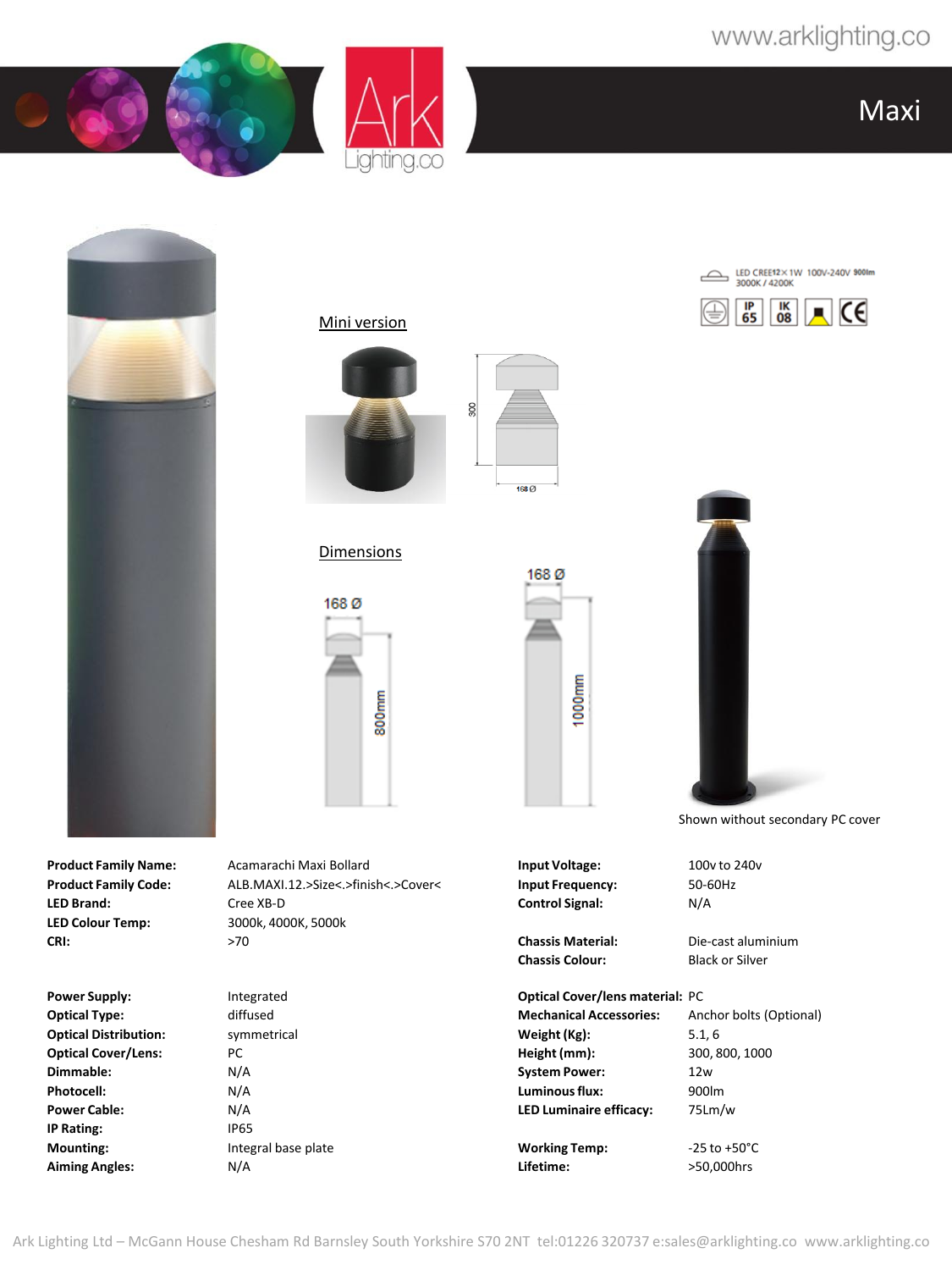

#### Photometry





### Paint finish

Black Silver

### Composition & Fixing